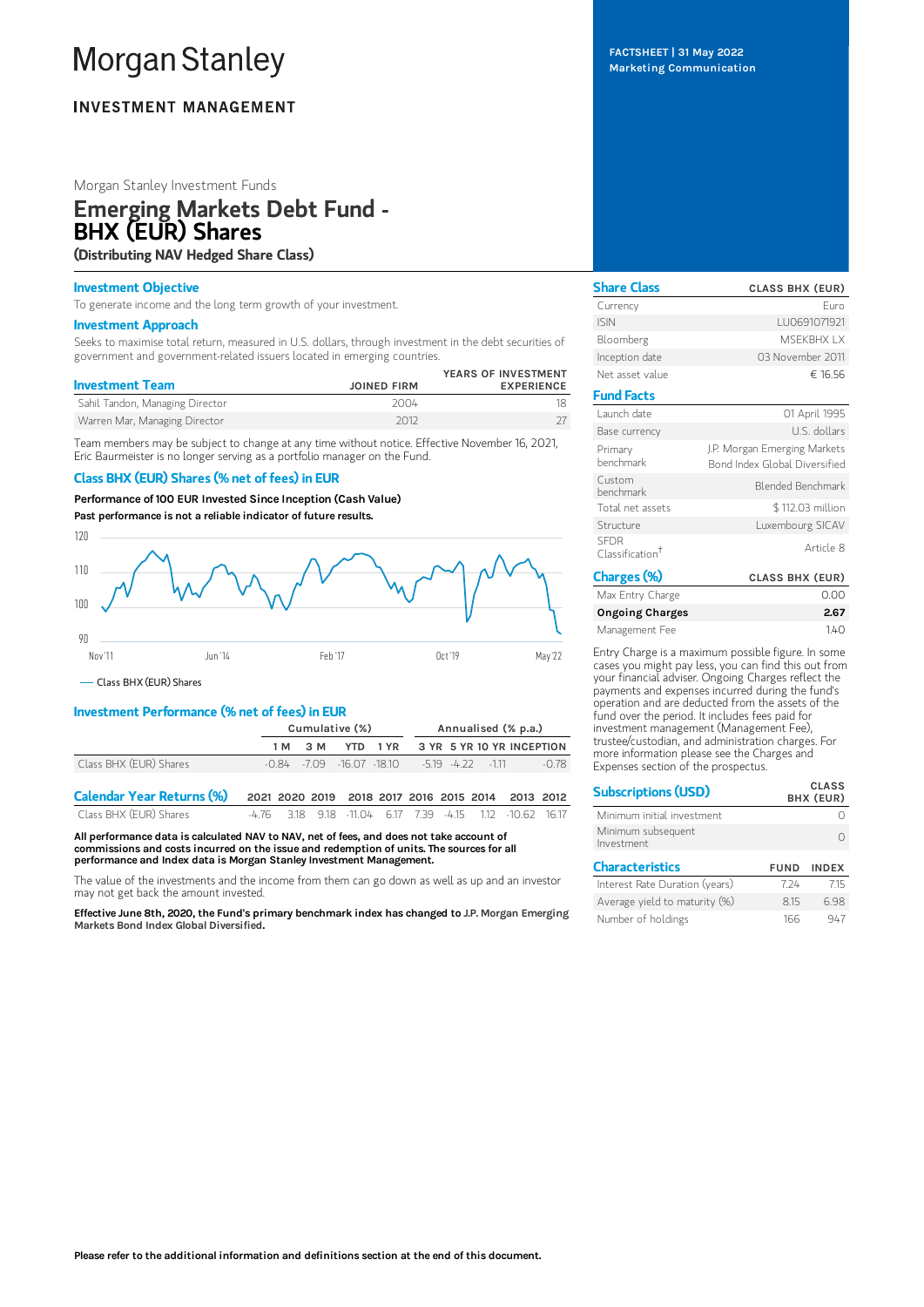### Top Countries (% of Total Net Assets)<sup>1</sup> FUND

|  | Mexico                      | 6.34  |
|--|-----------------------------|-------|
|  | Indonesia                   | 5.03  |
|  | <b>O</b> Dominican Republic | 4.42  |
|  | Qatar                       | 4.35  |
|  | Brazil                      | 3.95  |
|  | China                       | 3.83  |
|  | United Arab Emirates        | 3.78  |
|  | Oman                        | 3.41  |
|  | Nigeria                     | 3.25  |
|  | Other                       | 60.57 |
|  | Cash                        | 1.06  |

| Asset Breakdown (% of Total Net Assets) <sup>1</sup> | <b>FUND</b>     |       |
|------------------------------------------------------|-----------------|-------|
|                                                      | Sovereign       | 73.52 |
|                                                      | Quasi-Sovereign | 18.30 |
|                                                      | Corporates      | 7.11  |
|                                                      | Cash            | 1.06  |
|                                                      |                 |       |

# **Quality Distribution (% of Total Net Assets)**<sup>1,2</sup> FUND

|  | $\bigcirc$ AA                   | 7.37  |
|--|---------------------------------|-------|
|  | А                               | 8.56  |
|  | <b>BBB</b><br><b>CONTRACTOR</b> | 29.65 |
|  | <b>BB</b>                       | 23.78 |
|  | B                               | 20.95 |
|  | $\bullet$ CCC                   | 4.86  |
|  | $\bullet$ CC                    | 2.76  |
|  | D)                              | 0.23  |
|  | Not Rated                       | 0.76  |
|  | Cash                            | 1.06  |

<sup>†</sup> This Fund is classified as an Article 8 product under the Sustainable Finance Disclosure Regulation. Article 8 products are those which promote environmental or social characteristics and which integrate sustainability into the investment process in a binding manner. Before making any decision to invest in the fund mentioned herein, please refer to all the characteristics and objectives of the Fund noted in the current Prospectus and KIID at morganstanleyinvestmentfunds.com.

<sup>1</sup>May not sum to 100% due to rounding.

<sup>2</sup> Quality distribution data for securities is sourced from Fitch, Moody's and S&P. Where the credit ratings for individual securities differ between the three ratings agencies, the 'highest' rating is applied. The rating of credit default swaps is based on the 'highest' rating of the underlying reference bond. 'Cash' includes investments in short term instruments, including investments in Morgan Stanley liquidity funds.

#### Please refer to the Prospectus for full risk disclosures, available at www.morganstanleyinvestmentfunds.com. All data as of 31.05.2022 and subject to change daily.

This is a marketing communication. Applications for shares in the Fund should not be made without first consulting the current Prospectus and the Key Investor Information Document ("KIID"), which are available in English and in the official language of your local jurisdiction at

[morganstanleyinvestmentfunds.com](https://www.morganstanley.com/im/msinvf/index.html) or free of charge from the Registered Office of Morgan Stanley Investment Funds, European Bank and Business Centre, 6B route de Trèves, L-2633 Senningerberg, R.C.S. Luxemburg B 29 192. A summary of investor rights is available in English at the same website.

If the management company of the relevant Fund decides to terminate its arrangement for marketing that Fund in any EEA country where it is registered for sale, it will do so in accordance with the relevant UCITS rules.

#### DEFINITIONS

Average yield to maturity measures the annual return on interest-bearing securities. In this it is assumed that they will be held to maturity. This metric includes both the coupon payments received during the term of the<br>security and the repayment of the capital on maturity. **Interest Rate** 

### Share Class BHX (EUR) Risk and Reward Profile

| <b>Lower Risk</b> |                                  |  |  | Higher Risk                       |  |
|-------------------|----------------------------------|--|--|-----------------------------------|--|
|                   |                                  |  |  |                                   |  |
|                   | <b>Potentially Lower Rewards</b> |  |  | <b>Potentially Higher Rewards</b> |  |

The risk and reward category shown is based on historic data.

Historic figures are only a guide and may not be a reliable indicator of what may happen in the future.

- As such this category may change in the future.
- The higher the category, the greater the potential reward, but also the greater the risk of losing the investment. Category 1 does not indicate a risk free investment.
- The fund is in this category because it invests in fixed income securities from emerging markets and the fund's simulated and/or realised return has experienced medium rises and falls historically.
- The fund may be impacted by movements in the exchange rates between the fund's currency and the currencies of the fund's investments.

This rating does not take into account other risk factors which should be considered before investing, these include:

- The value of bonds are likely to decrease if interest rates rise and vice versa.
- The value of financial derivative instruments are highly sensitive and may result in losses in excess of the amount invested by the Sub-Fund. Issuers may not be able to repay their debts, if this happens the value of
- your investment will decrease. This risk is higher where the fund invests in a bond with a lower credit rating. The fund relies on other parties to fulfill certain services, investments or
- transactions. If these parties become insolvent, it may expose the fund to financial loss.
- Sustainability factors can pose risks to investments, for example: impact asset values, increased operational costs.
- There may be an insufficient number of buyers or sellers which may affect the funds ability to buy or sell securities.  $\bullet$
- Investment in Fixed Income Securities via the China Interbank Bond Market may also entail additional risks, such as counterparty and liquidity risk.
- There are increased risks of investing in emerging markets as political, legal and operational systems may be less developed than in developed markets. In order to achieve the currency hedging, this share class relies on other
- parties to fulfil certain contractual obligations, as these parties may fail to do so there is a higher risk to your investment.
- Past performance is not a reliable indicator of future results. Returns may increase or decrease as a result of currency fluctuations. The value of investments and the income from them can go down as well as up and investors may lose all or a substantial portion of his or her investment.
- The value of the investments and the income from them will vary and there can be no assurance that the Fund will achieve its investment objectives.
- Investments may be in a variety of currencies and therefore changes in rates of exchange between currencies may cause the value of investments to decrease or increase. Furthermore, the value of investments may be adversely affected by fluctuations in exchange rates between the investor's reference currency and the base currency of the investments.

#### Additional B Share Classes

|           | <b>CURRENCY</b> | LAUNCH     | <b>ISIN</b>   | <b>BLOOMBERG</b> |
|-----------|-----------------|------------|---------------|------------------|
| R         | <b>IISD</b>     | 01 07 1997 | 1110073230343 | MOREDPR LX       |
| BH (EUR)  | FI JR           | 05102010   | 110341474269  | MOREDRH I X      |
| <b>RX</b> | <b>IISD</b>     | 0311 2011  | LU0691071848  | MSEMKRX I X      |

Duration is a measure of the sensitivity of the price (the value of principal) of a fixed-income investment to a change in interest rates. Duration is expressed as a number of years. Number of holdings provided are a typical range, not a maximum number. The portfolio may exceed this from time to time due to market conditions and outstanding trades.

#### INDEX INFORMATION

Blended Benchmark refers to performance of Fund's benchmark since inception - April 1st, 1995 to June 8th, 2020 – J.P. Morgan Emerging Markets Bond Index Global; June 8th, 2020 and beyond – J.P. Morgan Emerging Markets Bond Index Global Diversified.

J.P. Morgan Emerging Markets Bond Index Global Diversified - tracks total returns for traded external debt instruments in the emerging markets, and is an expanded version of the EMBI+. As with the EMBI+, the EMBI Global includes US dollar-denominated Brady bonds, loans, and Eurobonds with an outstanding face value of at least \$500 million.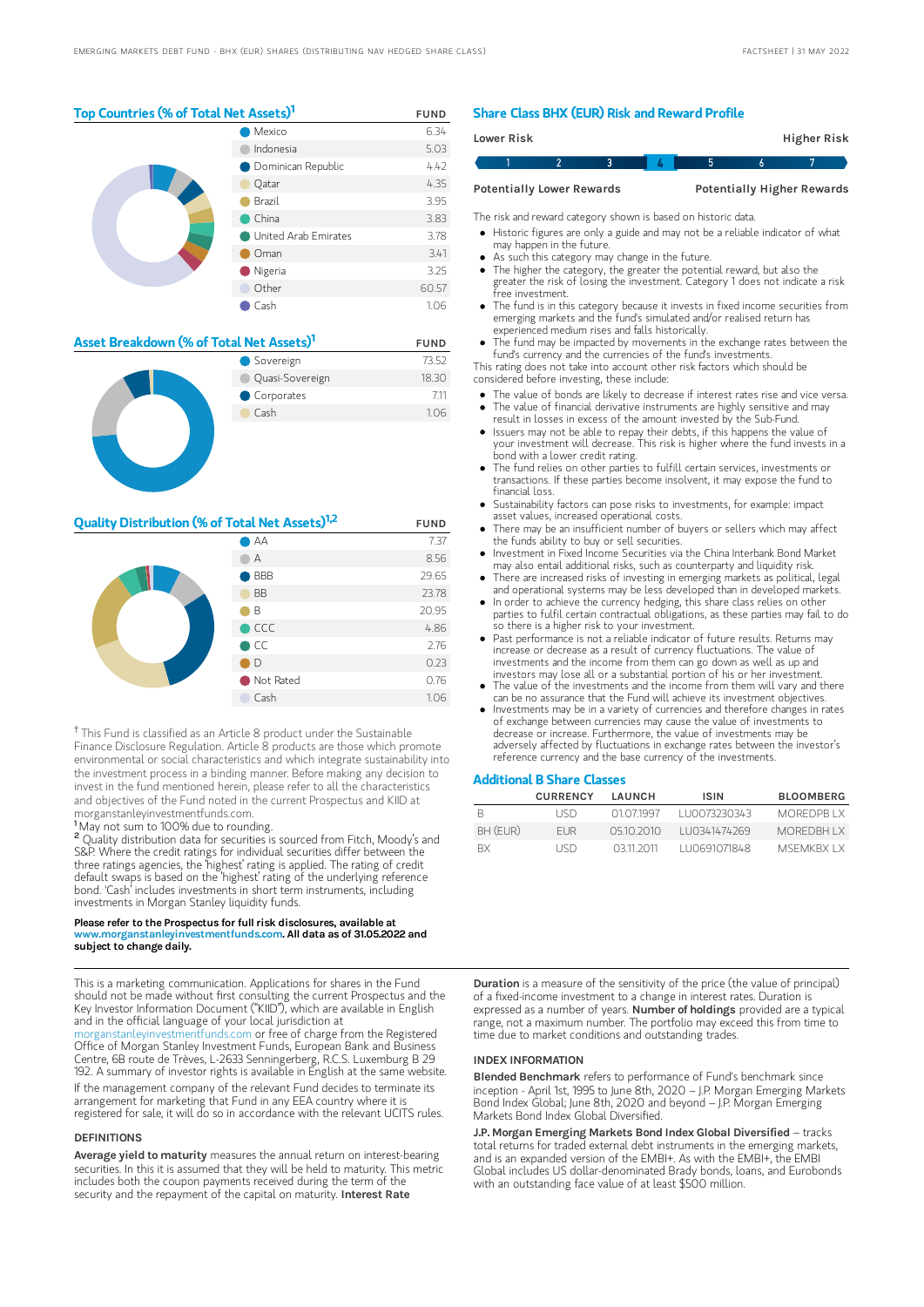#### DISTRIBUTION

This communication is only intended for and will only be distributed to persons resident in jurisdictions where such distribution or availability would not be contrary to local laws or regulations. In particular, the Shares are not for distribution to US persons.

Ireland: MSIM Fund Management (Ireland) Limited. Registered Office: The Observatory, 7-11 Sir John Rogerson's Quay, Dublin 2, D02 VC42, Ireland. Registered in Ireland as a private company limited by shares under company number 616661. MSIM Fund Management (Ireland) Limited is regulated by the Central Bank of Ireland. United Kingdom: Morgan Stanley Investment Management Limited is authorised and regulated by the Financial Conduct Authority. Registered in England. Registered No. 1981121. Registered Office: 25 Cabot Square, Canary Wharf, London E14 4QA, authorised and regulated by the Financial Conduct Authority. Dubai: Morgan Stanley Investment Management Limited (Representative Office, Unit Precinct 3-7th Floor-Unit 701 and 702, Level 7, Gate Precinct Building 3, Dubai International Financial Centre, Dubai, 506501, United Arab Emirates. Telephone: +97 (0)14 709<br>7158). I**taly:** MSIM Fund Management (Ireland)Limited, Milan Branch (Sede Secondaria di Milano) is a branch of MSIM Fund Management (Ireland) Limited, a company registered in Ireland, regulated by the Central Bank of Ireland and whose registered office is at The Observatory, 7-11 Sir John Rogerson's Quay, Dublin 2, D02 VC42, Ireland. MSIM Fund Management (Ireland) Limited Milan Branch (Sede Secondaria di Milano) with seat in Palazzo Serbelloni Corso Venezia, 16 20121 Milano, Italy, is registered in Italy with company number and VAT number 11488280964. The Netherlands: MSIM Fund Management (Ireland) Limited, Rembrandt Tower, 11th Floor Amstelplein 1 1096HA, Netherlands. Telephone: 31 2-0462-1300. Morgan Stanley Investment Management is a branch office of MSIM Fund Management (Ireland) Limited. MSIM Fund Management (Ireland) Limited is regulated by the Central Bank of Ireland. France: MSIM Fund Management (Ireland) Limited, Paris Branch is a branch of MSIM Fund Management (Ireland) Limited, a company registered in Ireland, regulated by the Central Bank of Ireland and whose registered office is at The Observatory, 7-11 Sir John Rogerson's Quay, Dublin 2, D02 VC42, Ireland. MSIM Fund Management (Ireland) Limited Paris Branch with seat at 61 rue de Monceau 75008 Paris, France, is registered in France with company number 890 071 863 RCS. Spain: MSIM Fund Management (Ireland) Limited, Sucursal en España is a branch of MSIM Fund Management (Ireland) Limited, a company registered in Ireland, regulated by the Central Bank of Ireland and whose registered office is at The Observatory, 7-11 Sir John Rogerson's Quay, Dublin 2, D02 VC42, Ireland. MSIM Fund Management (Ireland) Limited, Sucursal en España with seat in Calle Serrano 55, 28006, Madrid, Spain, is registered in Spain with tax identification number W0058820B. Switzerland: Morgan Stanley & Co. International plc, London, Zurich Branch Authorised and regulated by the Eidgenössische Finanzmarktaufsicht ("FINMA"). Registered with the Register of Commerce Zurich CHE-115.415.770. Registered Office: Beethovenstrasse 33, 8002 Zurich, Switzerland, Telephone +41 (0) 44 588 1000. Facsimile Fax: +41(0) 44 588 1074.

Australia: This publication is disseminated in Australia by Morgan Stanley Investment Management (Australia) Pty Limited ACN: 122040037, AFSL No. 314182, which accepts responsibility for its contents. This publication, and any access to it, is intended only for "wholesale clients" within the meaning of the Australian Corporations Act. Hong Kong: This document has been issued by Morgan Stanley Asia Limited for use in Hong Kong and shall only be made available to "professional investors" as defined under the Securities and Futures Ordinance of Hong Kong (Cap 571). The contents of this document have not been reviewed nor approved by any regulatory authority including the Securities and Futures Commission in Hong Kong. Accordingly, save where an exemption is available under the relevant law, this document shall not be issued, circulated, distributed, directed at, or made available to, the public in Hong Kong. Singapore: This publication should not be considered to be the subject of an invitation for subscription or purchase, whether directly or indirectly, to the public or any member of the public in Singapore other than (i) to an institutional investor under section 304 of the Securities and Futures Act, Chapter 289 of Singapore ("SFA"), (ii) to a "relevant person" (which includes an accredited investor) pursuant to section 305 of the SFA, and such distribution is in accordance with the conditions specified in section 305 of the SFA; or (iii) otherwise pursuant to, and in accordance with the conditions of, any other applicable provision of the SFA. In particular, for investment funds that are not authorized or recognized by the MAS, units in such funds are not allowed to be offered to the retail public; any written material issued to persons as aforementioned in connection with an offer is not a prospectus as defined in the SFA and, accordingly, statutory liability under the SFA in relation to the content of prospectuses does not apply, and investors should consider carefully whether the investment is suitable for them. This publication has not been reviewed by the Monetary Authority of Singapore.

Chile: Neither the Fund nor the interests in the Fund are registered in the Registry of Offshore Securities (el Registro de Valores Extranjeros) or subject to the supervision of the Commission for the Financial Market (la

Comisión para el Mercado Financiero). This document and other offering materials relating to the offer of the interests in the Fund do not constitute a public offer of, or an invitation to subscribe for or purchase, the Fund interests in the Republic of Chile, other than to individually identified purchasers pursuant to a private offering within the meaning of Article 4 of the Chilean Securities Act (la Ley del Mercado de Valores) (an offer that is not "addressed to the public at large or to a certain sector or specific group of the public").

Peru: The interests in the Fund have not been and will not be registered in Peru under Decreto Legislativo 862: Ley de Fondos de Inversión y sus Sociedades Administradoras or under Decreto Legislativo 861: Ley del Mercado de Valores (the "Securities Market Law"), and are being offered to institutional investors only (as defined in article 8 of the Securities Market Law) pursuant to a private placement, according to article 5 of the Securities Market Law. The interests in the Fund have not been registered in the securities market public registry (Registro Público del Mercado de Valores) maintained by, and the offering of the Fund interests in Peru is not subject to the supervision of, the Superintendencia del Mercado de Valores. Any transfers of the Fund interests shall be subject to the limitations contained in the Securities Market Law and the regulations issued thereunder.

#### IMPORTANT INFORMATION

EMEA: This marketing communication has been issued by MSIM Fund Management (Ireland) Limited. MSIM Fund Management (Ireland) Limited is regulated by the Central Bank of Ireland. MSIM Fund Management (Ireland) Limited is incorporated in Ireland as a private company limited by shares with company registration number 616661 and has its registered address at The Observatory, 7-11 Sir John Rogerson's Quay, Dublin 2, D02 VC42, Ireland.

This document contains information relating to the sub-fund ("Fund") of Morgan Stanley Investment Funds, a Luxembourg domiciled Société d'Investissement à Capital Variable. Morgan Stanley Investment Funds (the "Company") is registered in the Grand Duchy of Luxembourg as an undertaking for collective investment pursuant to Part 1 of the Law of 17th December 2010, as amended. The Company is an Undertaking for Collective Investment in Transferable Securities ("UCITS").

Applications for shares in the Fund should not be made without first consulting the current Prospectus, Key Investor Information Document ("KIID"), Annual Report and Semi-Annual Report ("Offering Documents"), or other documents available in your local jurisdiction which is available free of charge from the Registered Office: European Bank and Business Centre, 6B route de Trèves, L-2633 Senningerberg, R.C.S. Luxemburg B 29 192. In addition, all Italian investors should refer to the 'Extended Application Form', and all Hong Kong investors should refer to the 'Additional Information for Hong Kong Investors' section, outlined within the Prospectus. Copies of the Prospectus, KIID, the Articles of Incorporation and the annual and semiannual reports, in German, and further information can be obtained free of charge from the representative in Switzerland. The representative in Switzerland is Carnegie Fund Services S.A., 11, rue du Général-Dufour, 1204 Geneva. The paying agent in Switzerland is Banque Cantonale de Genève, 17, quai de l'Ile, 1204 Geneva. The document has been prepared solely for informational purposes and does not constitute an offer or a recommendation to buy or sell any particular security or to adopt any specific investment strategy.

Any index referred to herein is the intellectual property (including registered trademarks) of the applicable licensor. Any product based on an index is in no way sponsored, endorsed, sold or promoted by the applicable licensor and it shall not have any liability with respect thereto. The Fund is actively managed, and the management of the fund is not constrained by or compared to the composition of the Benchmark.

All investments involve risks, including the possible loss of principal. The material contained herein has not been based on a consideration of any individual client circumstances and is not investment advice, nor should it be construed in any way as tax, accounting, legal or regulatory advice. To that end, investors should seek independent legal and financial advice, including advice as to tax consequences, before making any investment decision.

The use of leverage increases risks, such that a relatively small movement in the value of an investment may result in a disproportionately large movement, unfavourable as well as favourable, in the value of that investment and, in turn, the value of the Fund.

Investment in the Fund concerns the acquisition of units or shares in a fund, and not in a given underlying asset such as building or shares of a company, as these are only the underlying assets owned.

The information contained in this communication is not a research recommendation or 'investment research' and is classified as a 'Marketing Communication' in accordance with the applicable European or Swiss regulation. This means that this marketing communication (a) has not been prepared in accordance with legal requirements designed to promote the independence of investment